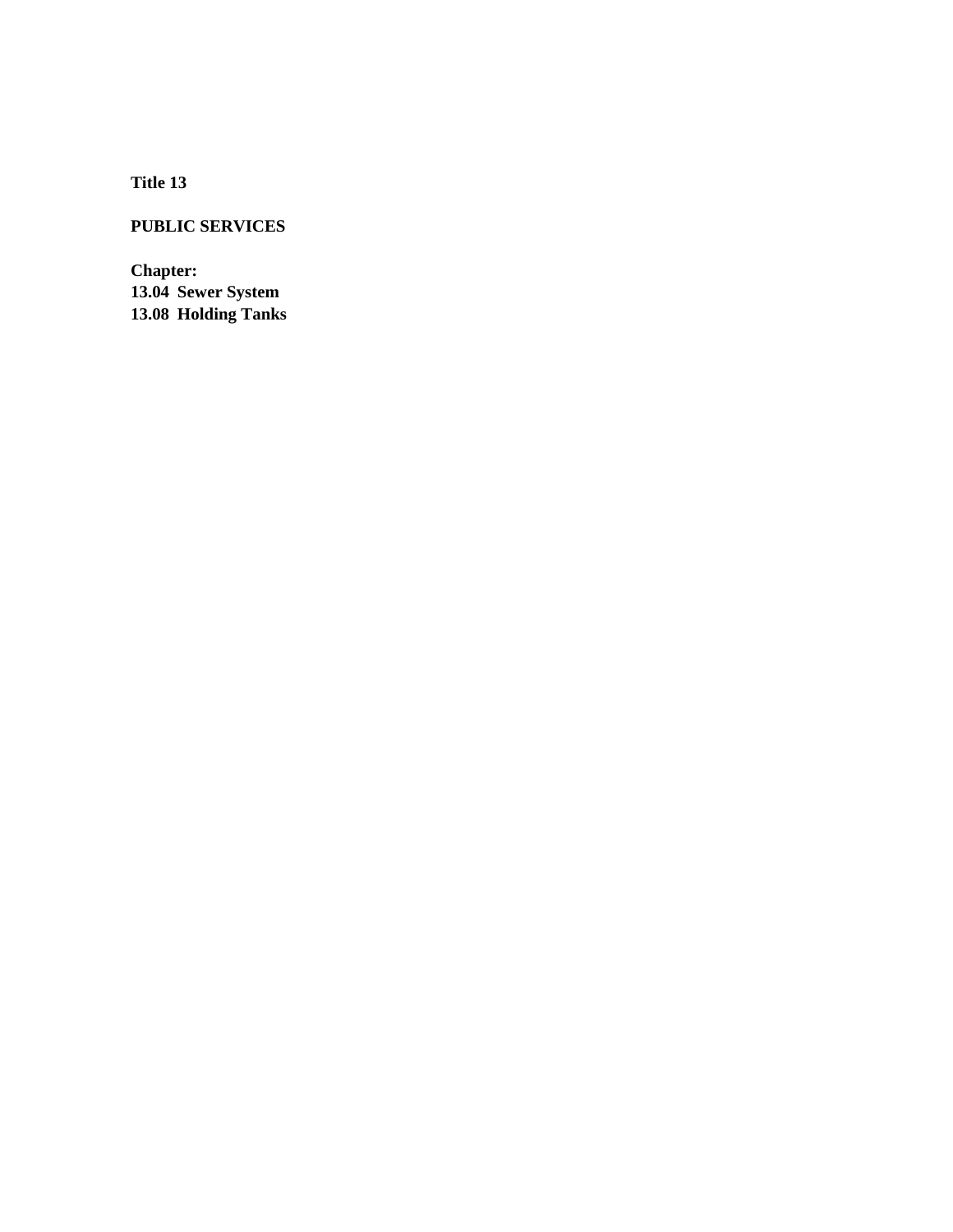#### **Chapter 13.04**

#### **SEWER SYSTEM**

#### **Sections:**

**13.04.010 Disposal of human and liquid waste regulated.**

### **13.04.010 Disposal of human and liquid waste regulated.**

A. No person shall build, erect, maintain, occupy or use any residence, place of business or other building in the town wherein persons reside, congregate or are employed, without providing for the use of such occupants adequate and properly maintained water closets and sinks conforming to the State Plumbing Code and local plumbing regulations.

B. The owner or agent of every building in the town used for human habitation which abuts any street, alley or way along which there is a sewer or water main, or in a block through which a system of water works or sewage, or both, extends, or is within two hundred (200) feet of such sewer or water main, shall connect with the sewer or water main, or both if present, and shall connect with the sewer all water closets, toilets, bathtubs, lavatories, sinks, urinals and similar devices so that their contents will empty into such sewer, such connection to be made in accordance with the provisions of the State Plumbing Code and such additional local rules and regulations not inconsistent therewith. If any owner or agent fails to comply within ten (10) days after notice in writing, the town may cause connection to be made, and the expense thereof shall be assessed as a special tax against the property. The owner may, within thirty (30) days after the completion of the work, file a written option with the town clerk stating that he cannot pay such amount in one sum and asking that it be levied in not to exceed five equal annual installments and the amount shall be so collected with interest at the rate of six percent per annum from the completion of the work, the unpaid balance to be a special tax lien.

C. No person shall build, erect, construct or maintain any privy, cesspool, septic tank or private system for the disposal of human excreta, liquid waste or water upon any lot or premises abutting any street, alley or way along which there is a sewer or water main or in a block through which a system of water works or sewage, or both, extends or is within two hundred (200) feet of such a sewer or water main. (Prior code § 11.02)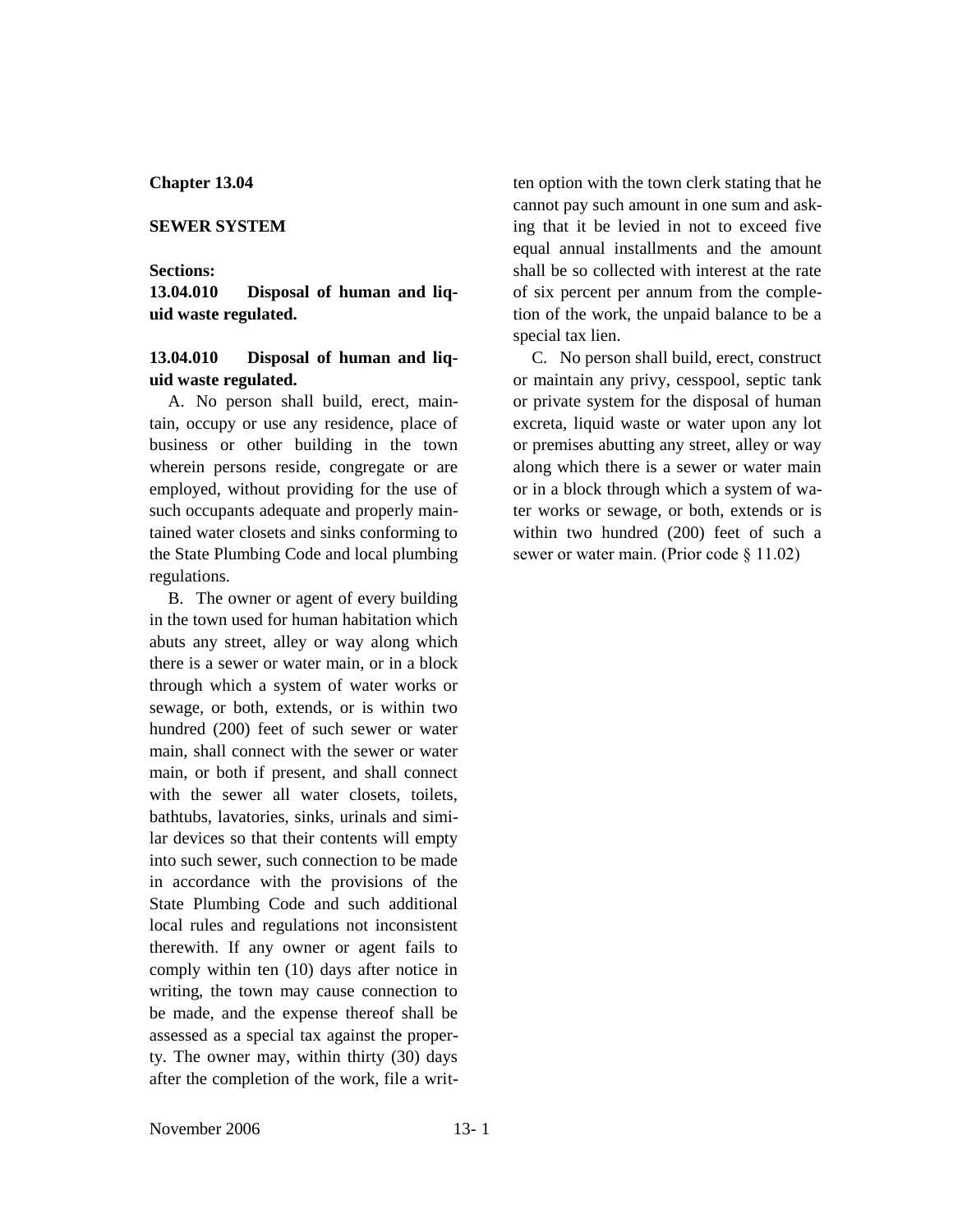#### **Chapter 13.08**

#### **HOLDING TANKS**

**Sections:**

| 13.08.010<br>13.08.020 | Restricted.<br><b>Approval</b> |  | conditions-- |  |
|------------------------|--------------------------------|--|--------------|--|
| Agreement.             |                                |  |              |  |
| 13.08.030              | Service to more than one       |  |              |  |
| property.              |                                |  |              |  |
| 13.08.040              | <b>Effective date.</b>         |  |              |  |
| 13.08.050              | Board of appeals.              |  |              |  |

#### **13.08.010 Restricted.**

A. Holding tanks for new residential construction shall be prohibited in the town.

B. No holding tank for existing residential construction or new or existing nonresidential construction shall be permitted in the town without the approval of the town board. (Ord. dated 10/12/92 (part): prior code § 11.06(1) and (2))

# **13.08.020 Approval conditions-- Agreement.**

Upon approval of the town board and as a precondition to the installation of a holding tank for existing residential construction or new or existing nonresidential construction, the landowner shall enter into an agreement with the town relative to the installing, maintaining, and emptying such holding tank. Such owner shall cause the agreement to be recorded with the office of the register of deeds for Racine County and the agreement shall constitute an agreement running with the land and binding upon the owners. his heirs, successors, administrators and assigns. In such agreement the owner shall agree:

A. To be fully responsible and liable for the proper operation and maintenance of the holding tank and for the disposal of the contents of the holding tank in accord with all applicable laws, ordinances, rules and regulations;

B. To obey all lawful orders with respect to the holding tank which are issued by the town and its officials, as well as all other agencies and officers with jurisdiction as to such holding tank;

C. To pay all charges and costs incurred by town or county for inspection, pumping, hauling or otherwise servicing and maintaining said holding tank;

D. To install warning devices, both visual and audible, to indicate when the holding tank is full or in need of pumping;

E. To have the contents from the holding tank removed, hauled and disposed of by a hauler licensed by the state in accord with all state and local laws, ordinances, rules and regulations;

F. To file receipts with the Racine County department of environmental control at least quarterly evidencing the date and volume of contents which was removed from the holding tank;

G. To allow any authorized person of the town or Racine County to inspect the holding tank and the premises at all reasonable times;

H. To having a lien asserted against the property served by the holding tank for any obligations or damages accruing to the town under the agreement and to having any such obligations or damages placed upon the town tax rolls and collected as any other real estate tax;

I. To bind any future owner of the property served by the holding tank to enter into a like agreement with the town;

J. To be bound to such new contract terms provided under this chapter as shall be